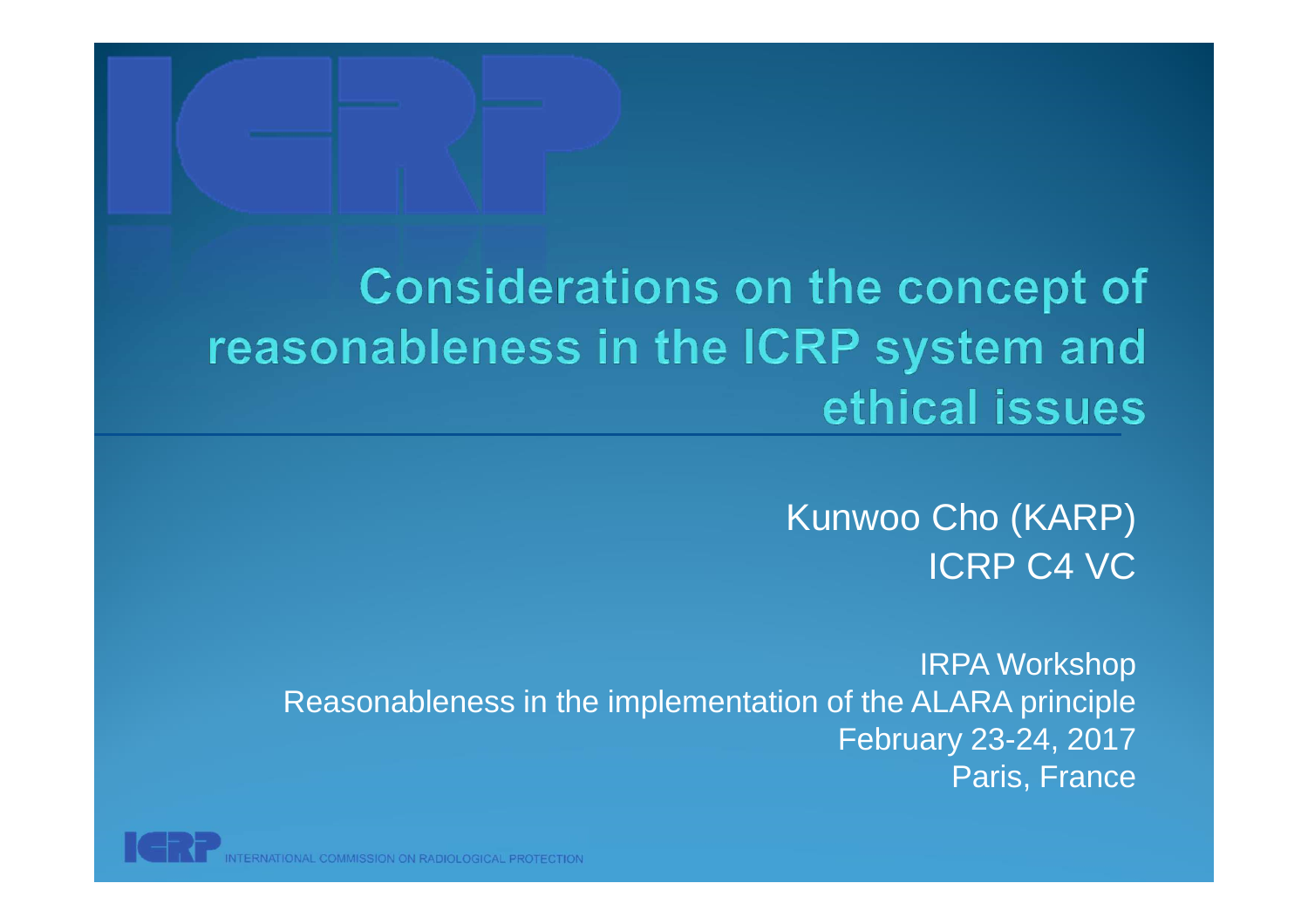# **Outline**

- **The Quest for 'Reasonableness'**
	- **: Historical Perspective through ICRP Publications**
- **Ethical Considerations about 'Reasonableness'**
- **Summary**



*This presentation has neither been approved nor endorsed by the Main Commission of ICRP.*

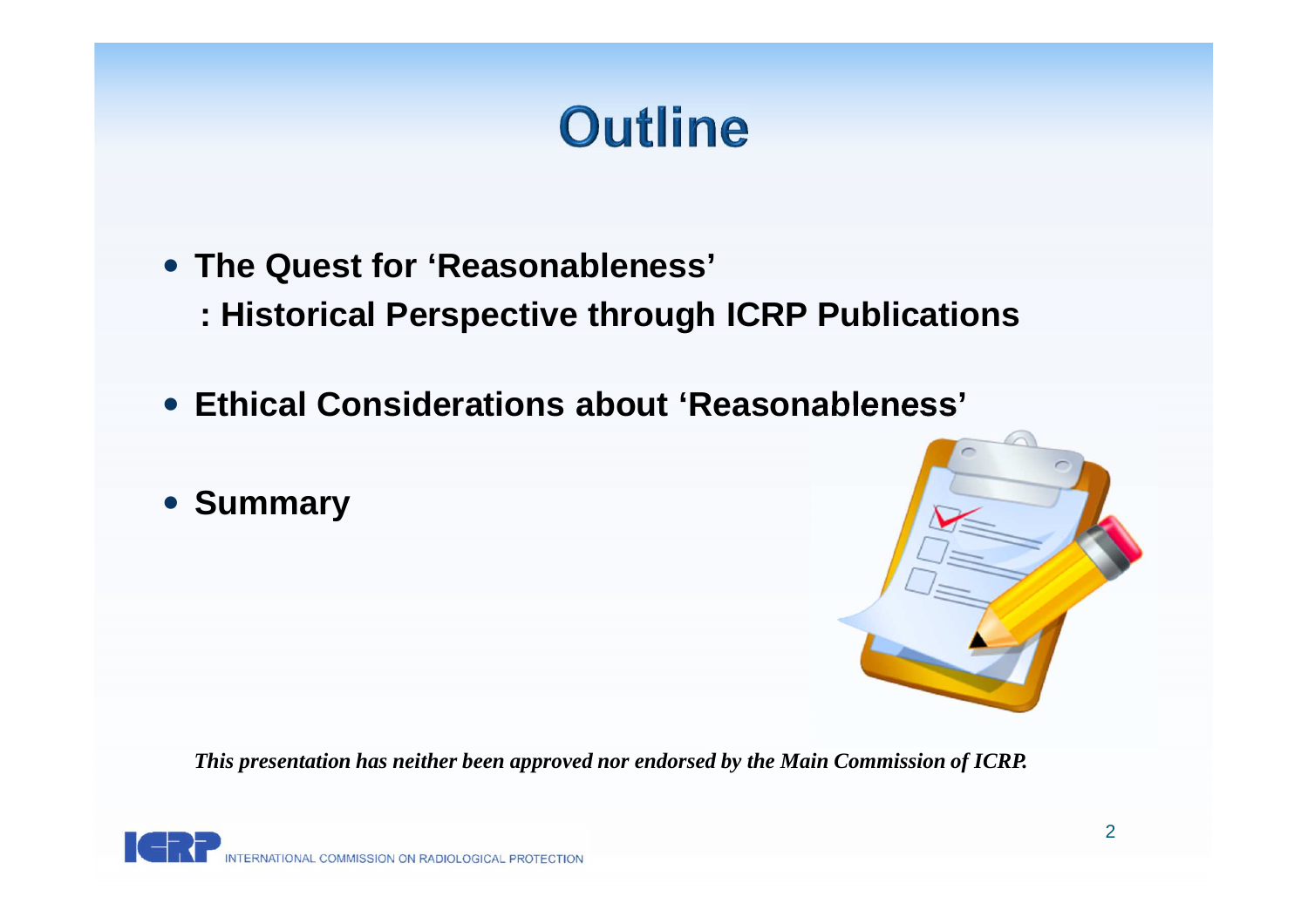## **Prudence**

- Recognition of stochastic effect: **Concept of reducing exposure**
- The limit is not anymore a guarantee of the absence of risk.
- Adoption of **a prudent attitude** and recommendation "that every effort be made to **reduce** exposures to all types of ionizing radiations **to the lowest possible level"** (ICRP 1950 Recommendations, 1951)
- "This position facilitated the Commission's introduction of the optimisation principle two decades later." (ICRP 101b, 2006).

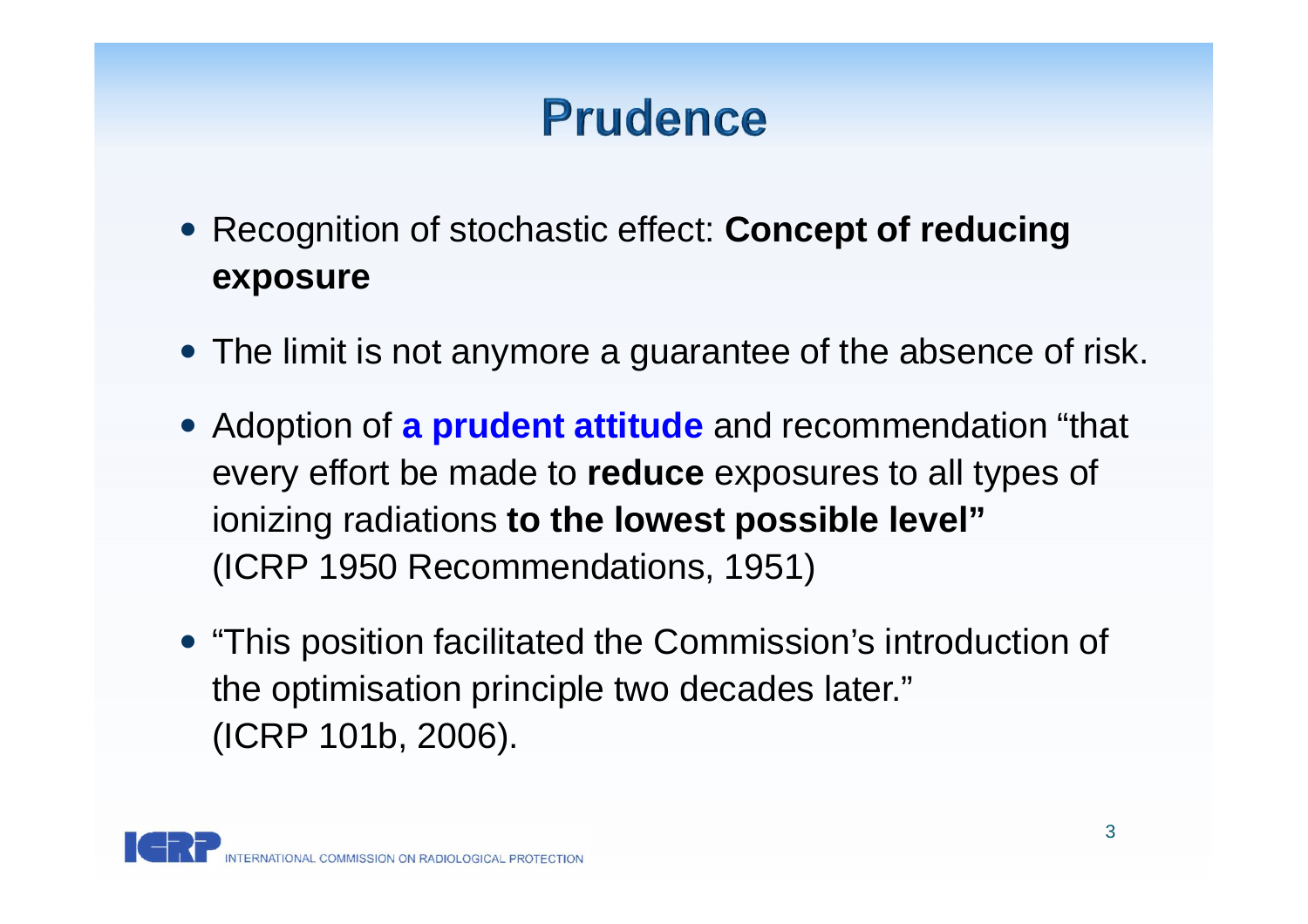## **Harm vs Avoiding Harm**

- In a context of **uncertainty** taking a risk is justified only if their is a benefit in return. If there is a benefit, **how far to reduce the risk** without endanger the activity?
- "exposure to radiation be kept **at the lowest practicable level** in all cases" (ICRP 1954 Recommendations, 1955)
- In ICRP Publication 1 (1959) it is already stated that faced with "the existing **uncertainty** as to the dose-effect relationships for somatic effects" the Commission recommends "that all doses be kept **as low as practicable**".
- A compromise between potential deleterious effects and social benefits.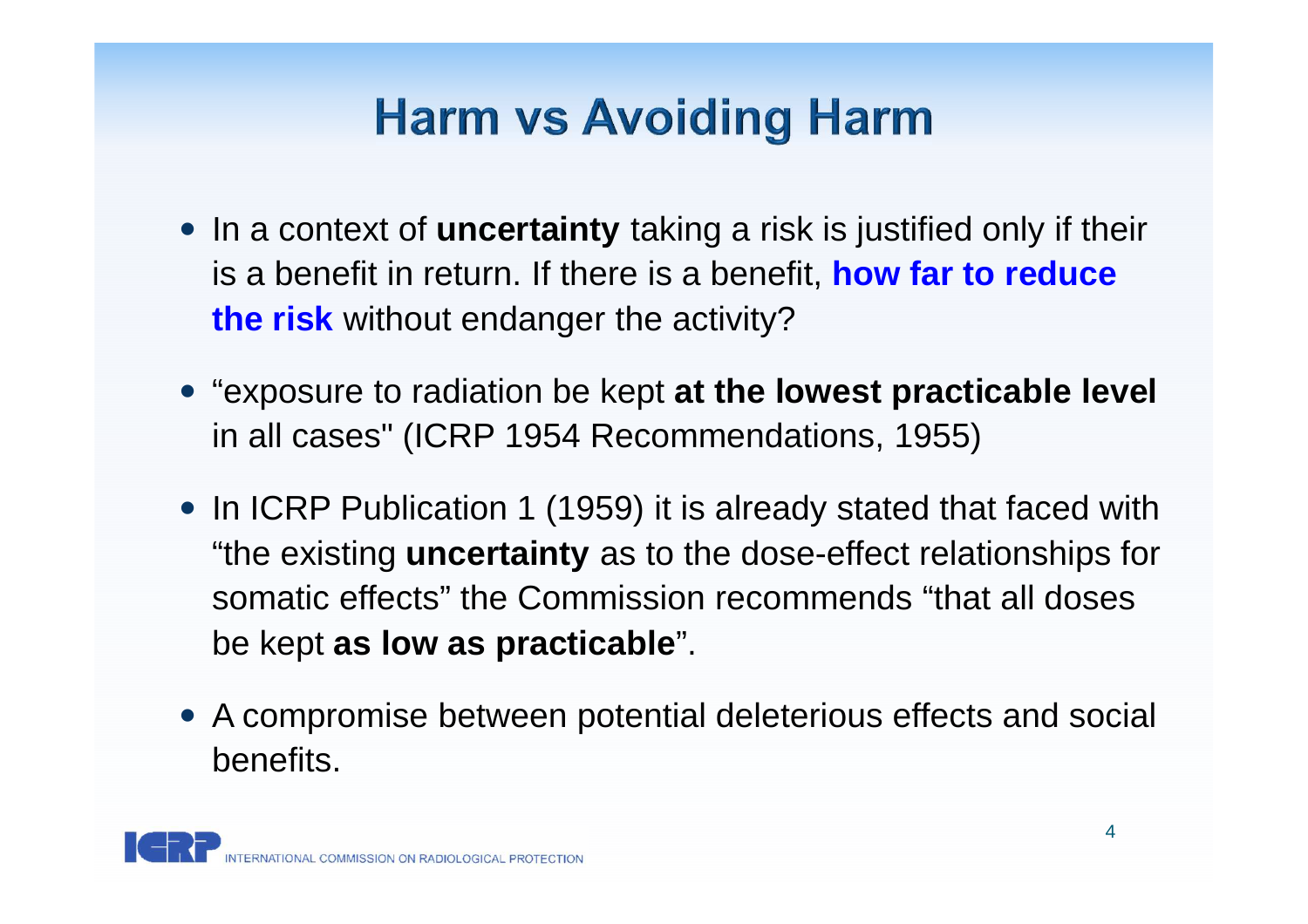## **Economic and Social Considerations**

- The reduction of risk must be compared with the effort to achieve it.
- "all doses be kept **as low as is readily achievable**, **economic and social considerations** being taken into account" (ICRP 9, 1966)
- **"the resulting doses are as low as is reasonably achievable**, **economic and social considerations** being taken into account" (ICRP 22, 1973)
- Need of quantification for practical application

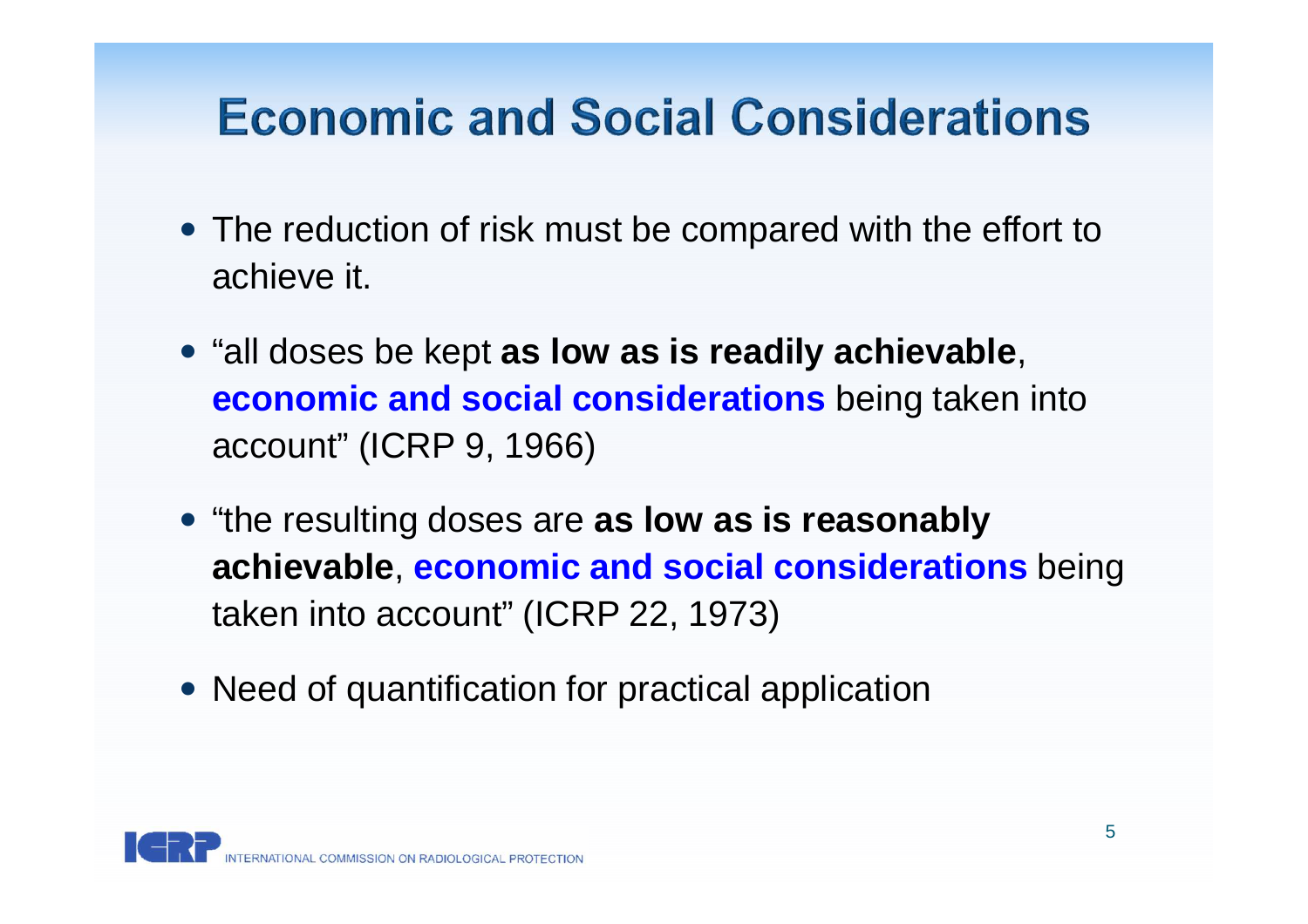## **Balancing Costs and Benefits**

- "It is then helpful to express the population dose not only in man-rems, but also in **social and economic terms**, for example, in terms of **detriment or monetary units**, so that **the advantage of a reduction in collective dose** can be **compared directly with the detriment or cost** of achieving this reduction." (ICRP 22, 1973)
- Introduction of the methodology of **cost-benefit analysis**: a leading role for structuring the practical implementation of the principle i.e.: **to balance the risk associated with exposure with the benefit** provided by the activities or the situation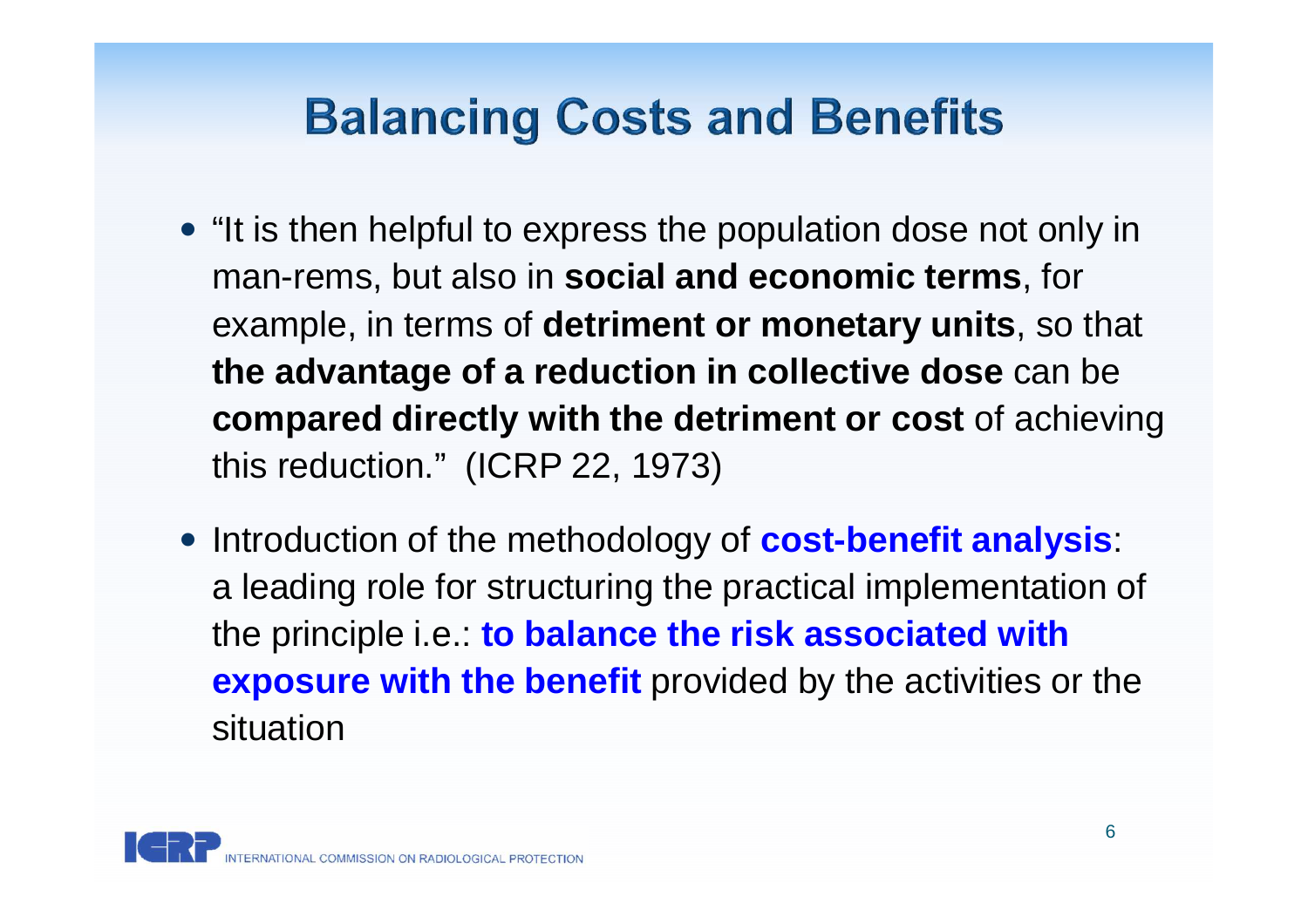## **Beyond the Original Cost-Benefit Model**

- Attempt to **integrate risk aversion** by taking into account the level of individual dose in the quantitative framework of the cost-benefit analysis (ICRP 37, 1983)
- Recommendation to also use **decision-aiding techniques** based on the scoring and ranking of multiple factors to compare protection options and to adopt **a structured approach** (the so-called optimisation procedure) for the practical implementation of ALARA (ICRP 55, 1988)
- Consideration about **equity in the dose distribution** and tolerability of the risk in relation with the optimisation principle (ICRP 60, 1990)

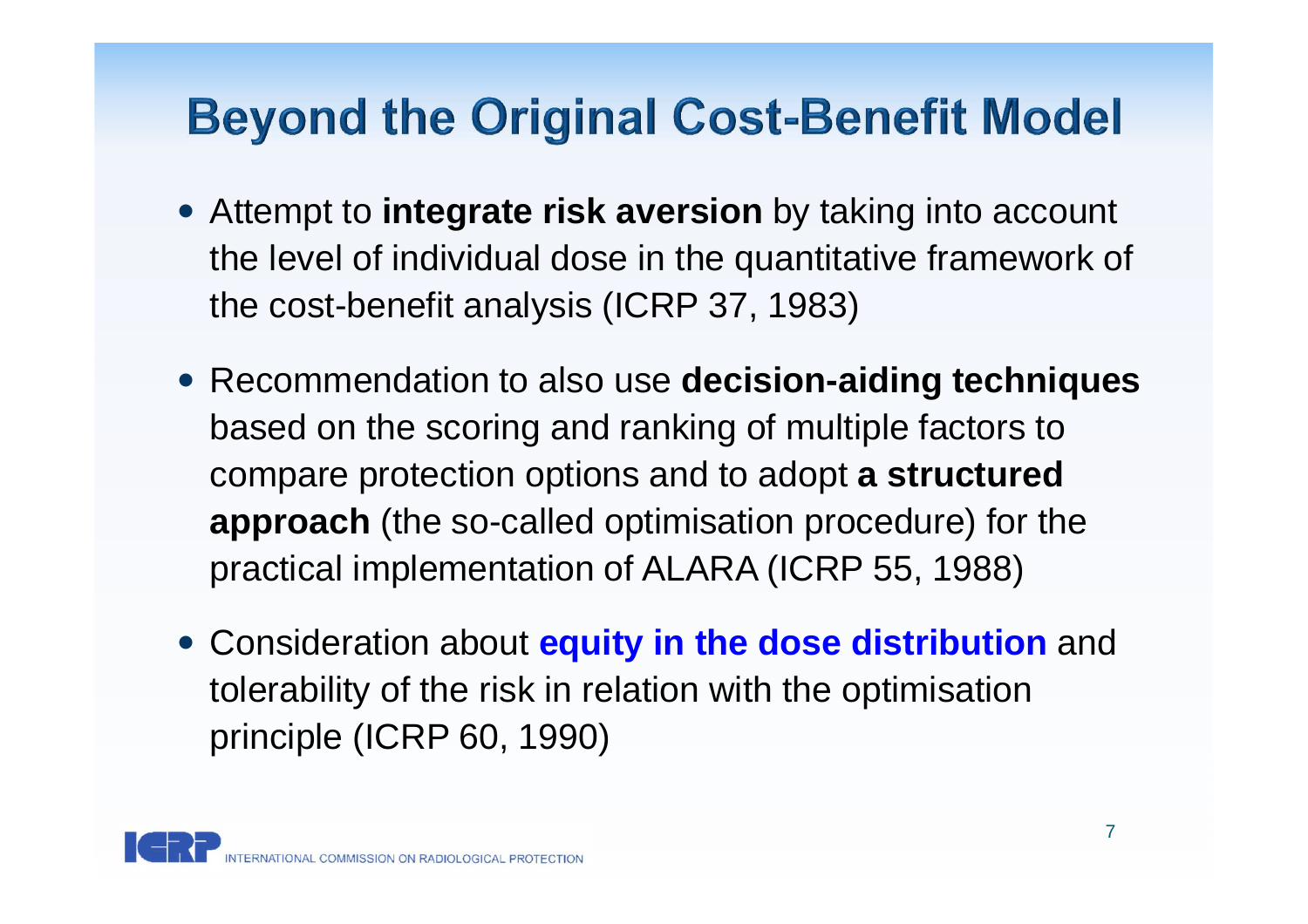## **Direct Involvement of Concerned Parties**

- Despite all efforts to anchor the optimisation of protection in the rationality of classical economics, the process to maintain levels of exposure ALARA remains essentially **a matter of judgment mixing quantitative and qualitative criteria** and field experience.
- From the late 1990s, **the search for reasonableness** was enhanced with **stakeholder involvement** approaches to better cope with the specificities of each exposure situation and to select protective actions.
- "The decision-making process may include the **participation of relevant stakeholders** rather than radiological protection specialists alone" (ICRP 82, 1999)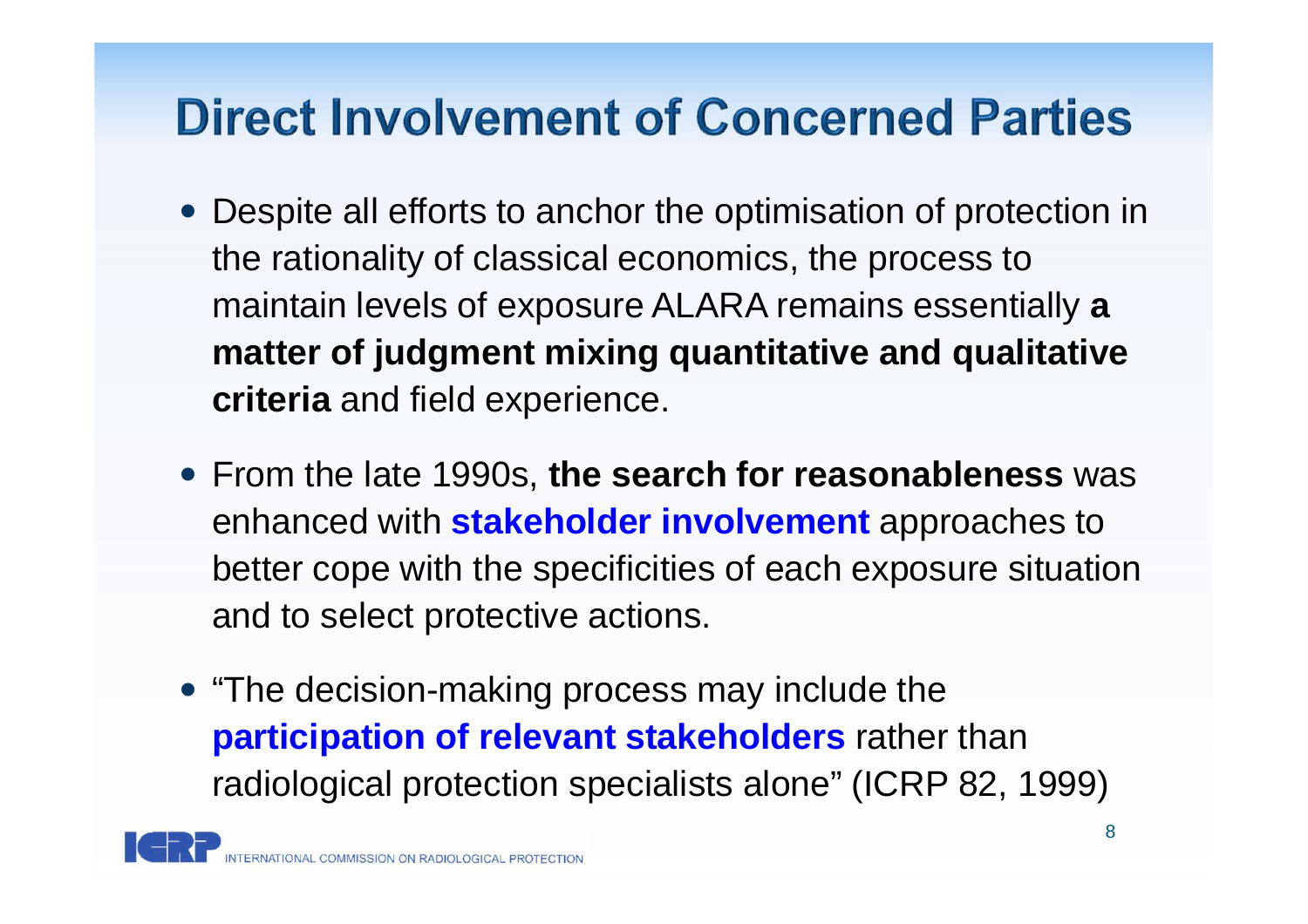#### **Optimisation - Broadening the Process**

- "However, the way in which the optimisation process should be implemented **is now viewed more broadly** to reflect the **increasing role of individual equity, safety culture, and stakeholder involvement** in our modern societies." (ICRP 101b, 2006)
- One of the key challenges: To develop evaluation procedures for deliberation among stakeholders on **what is reasonable.**

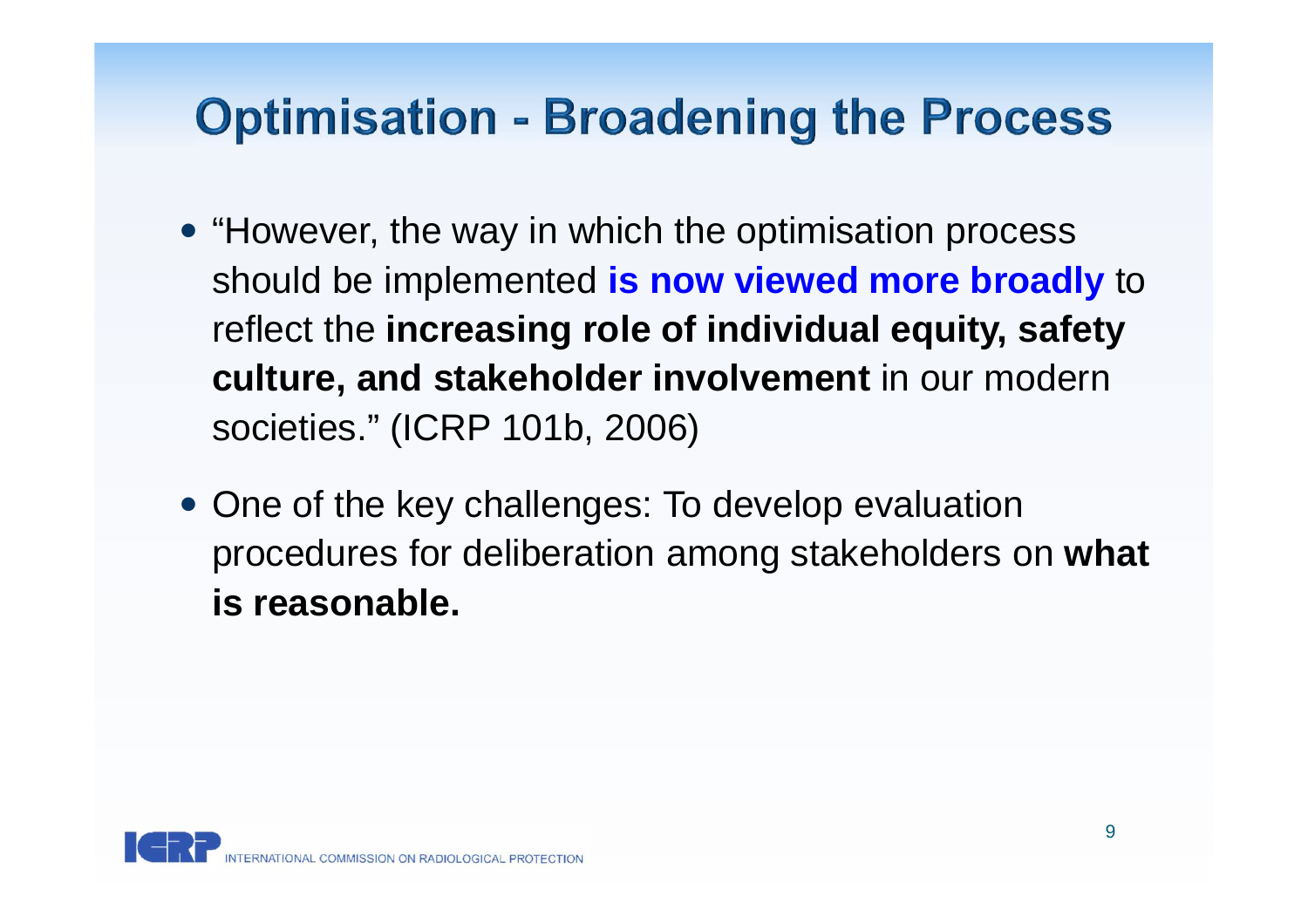### The Quest for 'Reasonableness'

| to reduce<br>exposures | to the<br><b>lowest</b> | possible<br>level        |                                                                     | (ICRP,<br>1951)     |
|------------------------|-------------------------|--------------------------|---------------------------------------------------------------------|---------------------|
| to keep<br>exposures   | at the<br>lowest        | practicable<br>level     |                                                                     | (ICRP,<br>1955)     |
| to keep<br>exposures   | as low as               | practicable              |                                                                     | (ICRP 1,<br>1959)   |
| to keep<br>exposures   | as low as               | readily<br>achievable    | economic and social<br>considerations being<br>taken into account   | (ICRP 9,<br>1966)   |
| to keep<br>exposures   | as low as               | reasonably<br>achievable | economic and social<br>considerations being<br>taken into account   | (ICRP 22,<br>1973)  |
| to keep<br>exposures   | as low as               | reasonably<br>achievable | economic and social<br>factors being<br>taken into account          | (ICRP 26,<br>1977)  |
| to keep<br>exposures   | as low as               | reasonably<br>achievable | economic and <b>societal</b><br>factors being<br>taken into account | (ICRP 103,<br>2007) |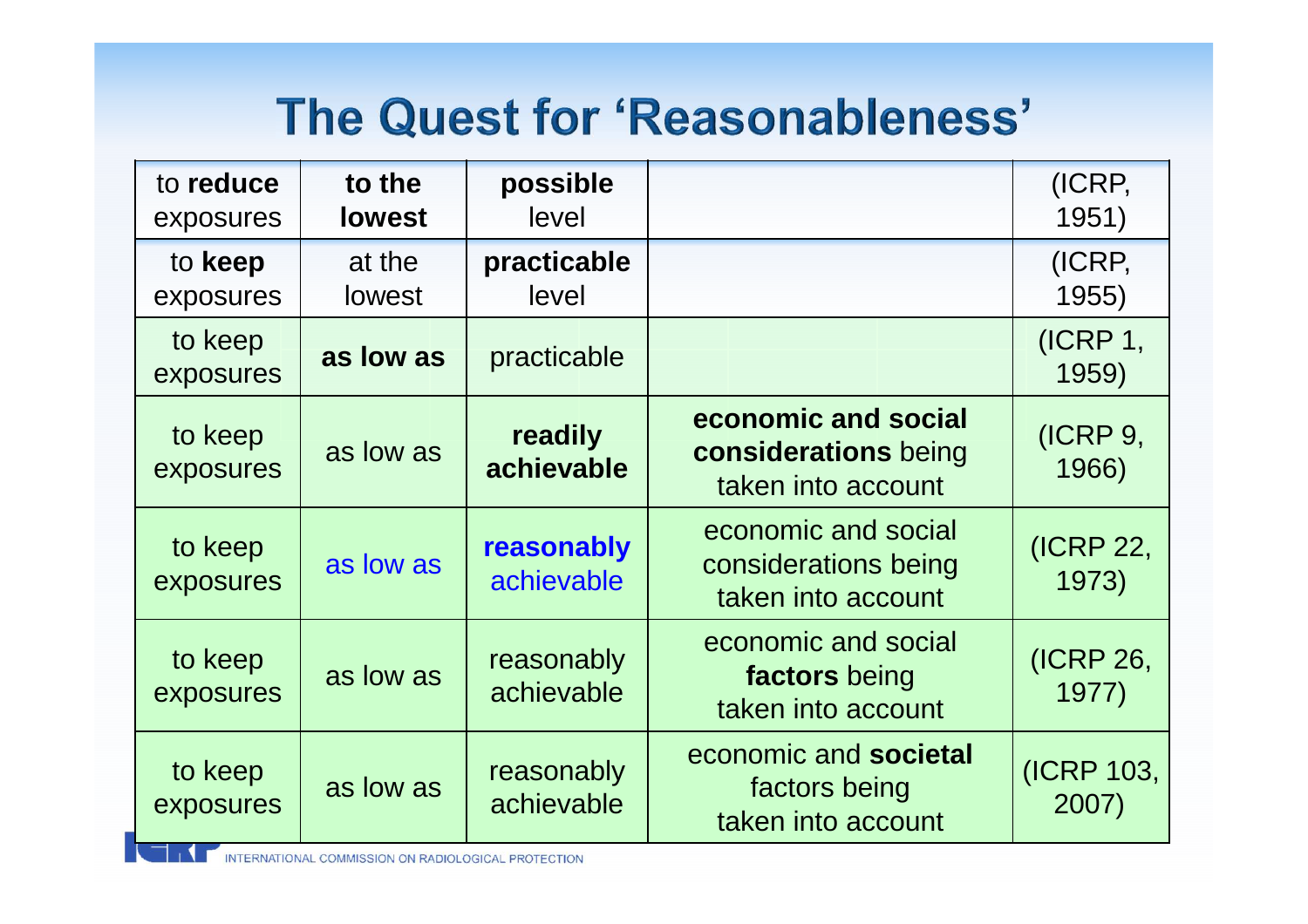## **Ethical Considerations: 'Reasonableness'**

- "The fundamental constituents of **reasonableness** are: the willingness to use **rational methods of inquiry**, the regard for **considerations of equity**,
	- the ability to view human actions and statements with **perspective and judgments**,
	- the **impartiality** of approach to the means of adjudicating conflicting interests,
	- the **esteem for the judgment of others** when based upon knowledge and experience,
	- the **respect for the agreed goods and goals** of competent fellows."
	- (Nicholas Rescher, 1954)

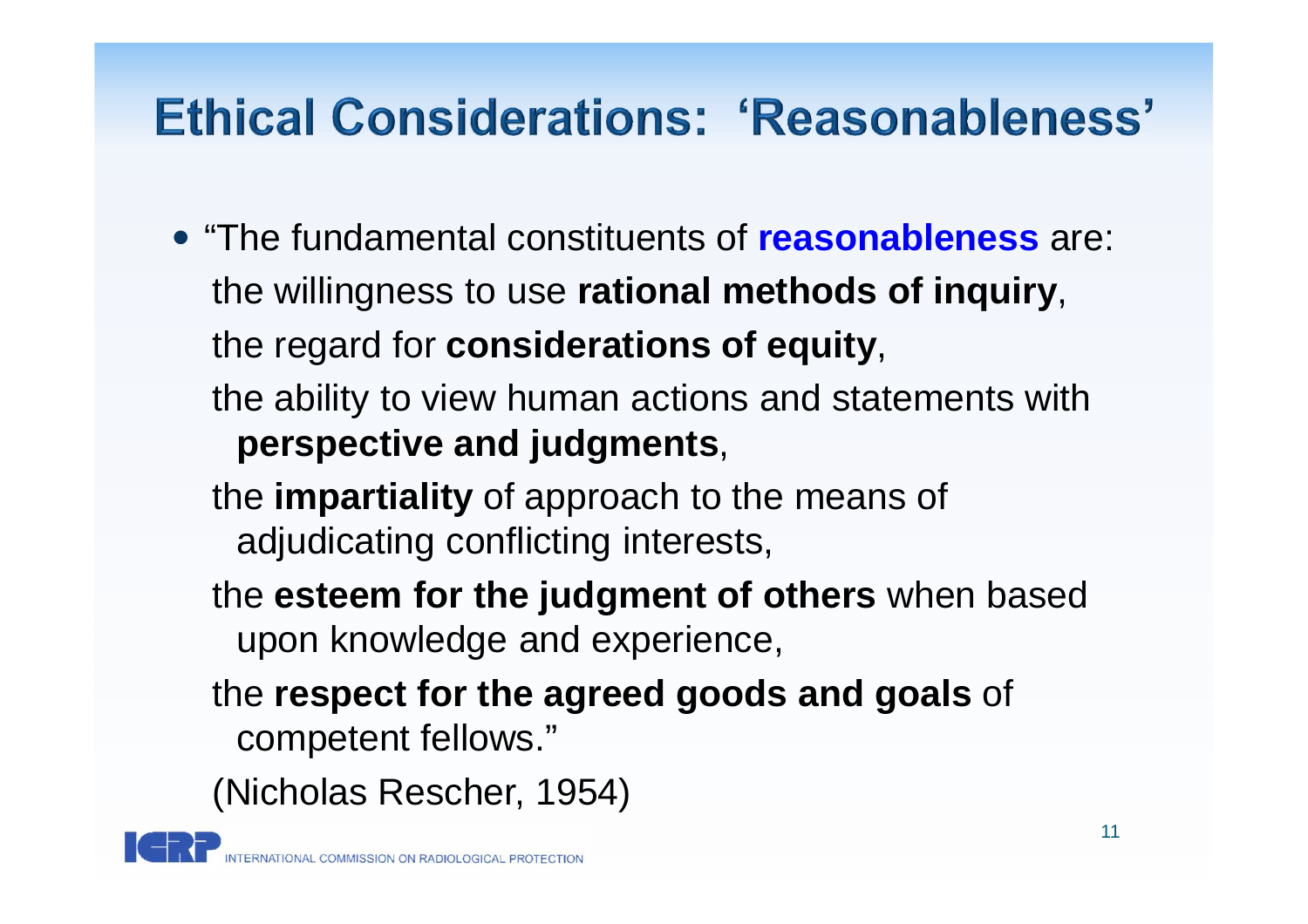## **Wisdom**

- **Reasonableness** is considered an expression of **wisdom**, defined as "the quality of having **experience, knowledge,** and **good judgement**" (Oxford Advanced Learner's dictionary).
- As a virtue, **wisdom** is the disposition to behave and act with the highest degree of adequacy under any given circumstances. In its popular sense, **wisdom** is attributed to a person who takes **reasonable decisions** and acts accordingly.
- **Reasonableness** can also refer to **reciprocity** in the sense of a situation or a relationship in which two or more people or groups agree to do something similar for each other.

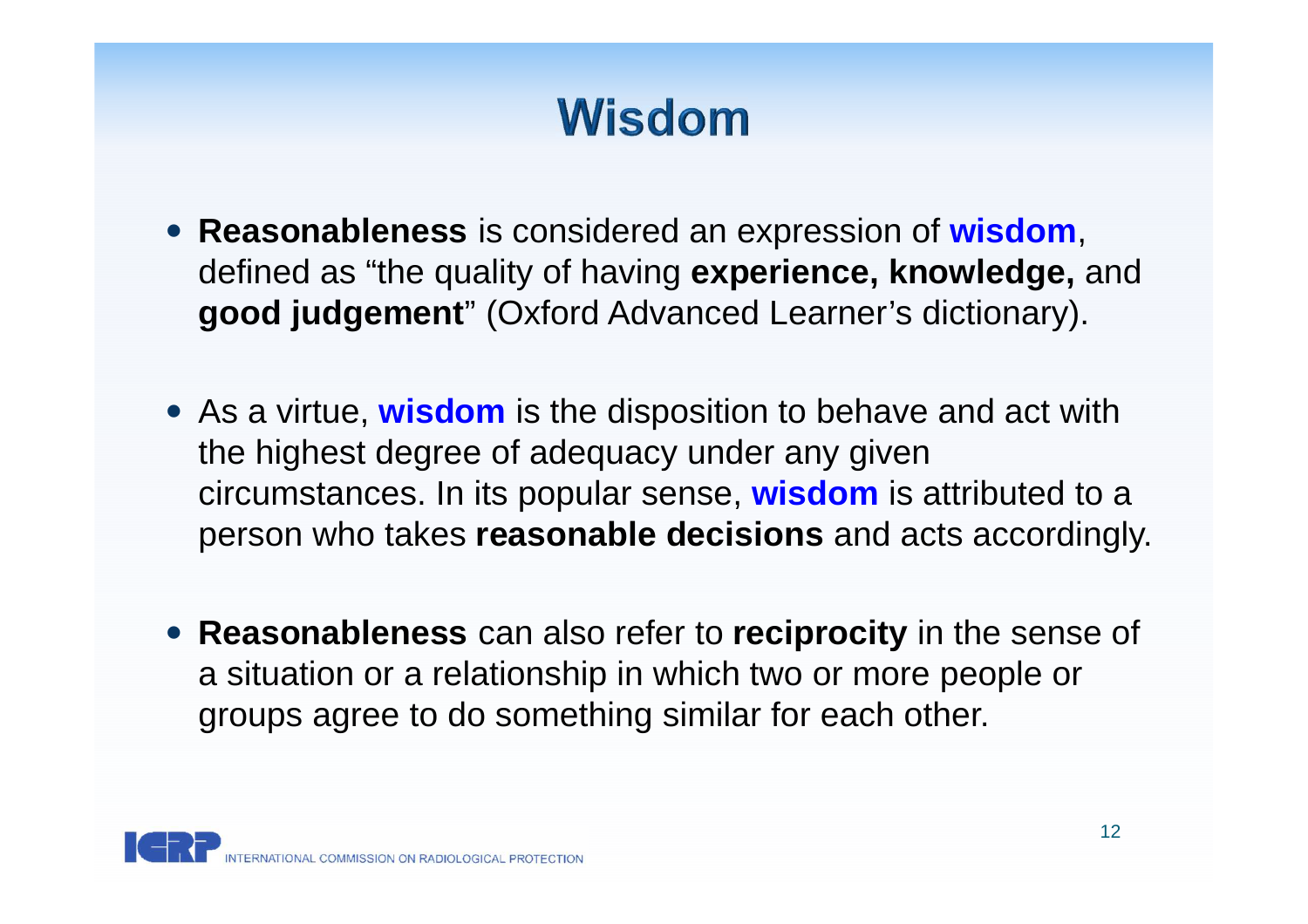### **Prudence & Justice**

- As far as ethics is concerned, the current system of radiological protection relies on four core ethical values: **beneficence/nonmaleficence, prudence, justice and dignity.**
- **Reasonableness** is intimately linked to the optimisation principle, which reflects the core ethical values of **prudence and justice** in radiological protection**.**
- **•** In practice, searching for reasonableness is a permanent questioning which depends on the prevailing circumstances in order to act wisely based on accumulated knowledge and experience i.e. with the desire to do more good than harm, **to avoid unnecessary risk, to seek a fair distribution of exposures** and to treat people with respect.

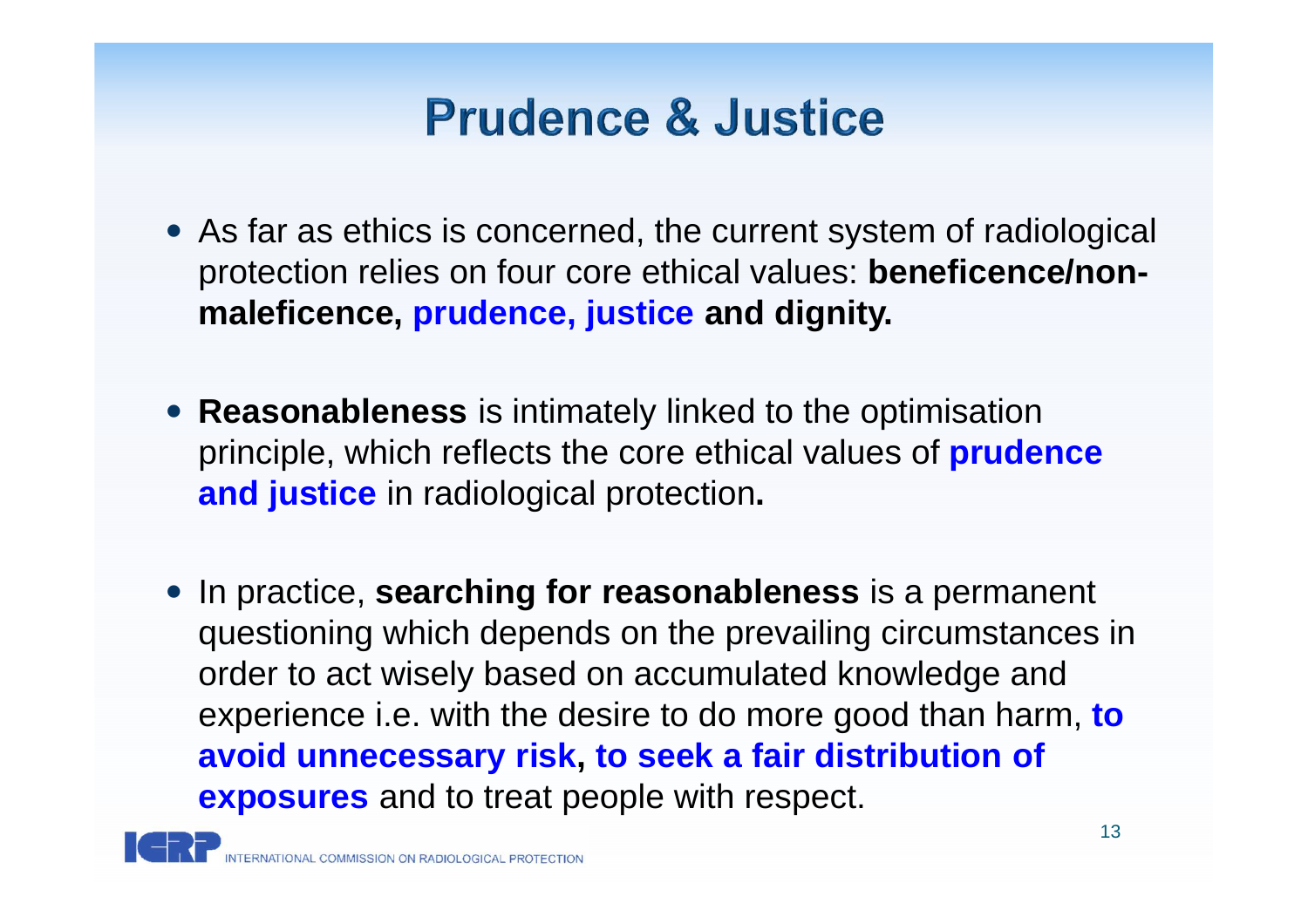## **Summary**

- It took several decades for the Commission to clarify what was meant by **'as low as reasonably achievable'** and on which criteria to ground the decisions about these intentions.
- This recommendation remains the core of the system of radiological protection today and leads to a continuous posing of the following guiding question:

*'Are all tolerable exposures as low as reasonably achievable under the prevailing circumstances?'*

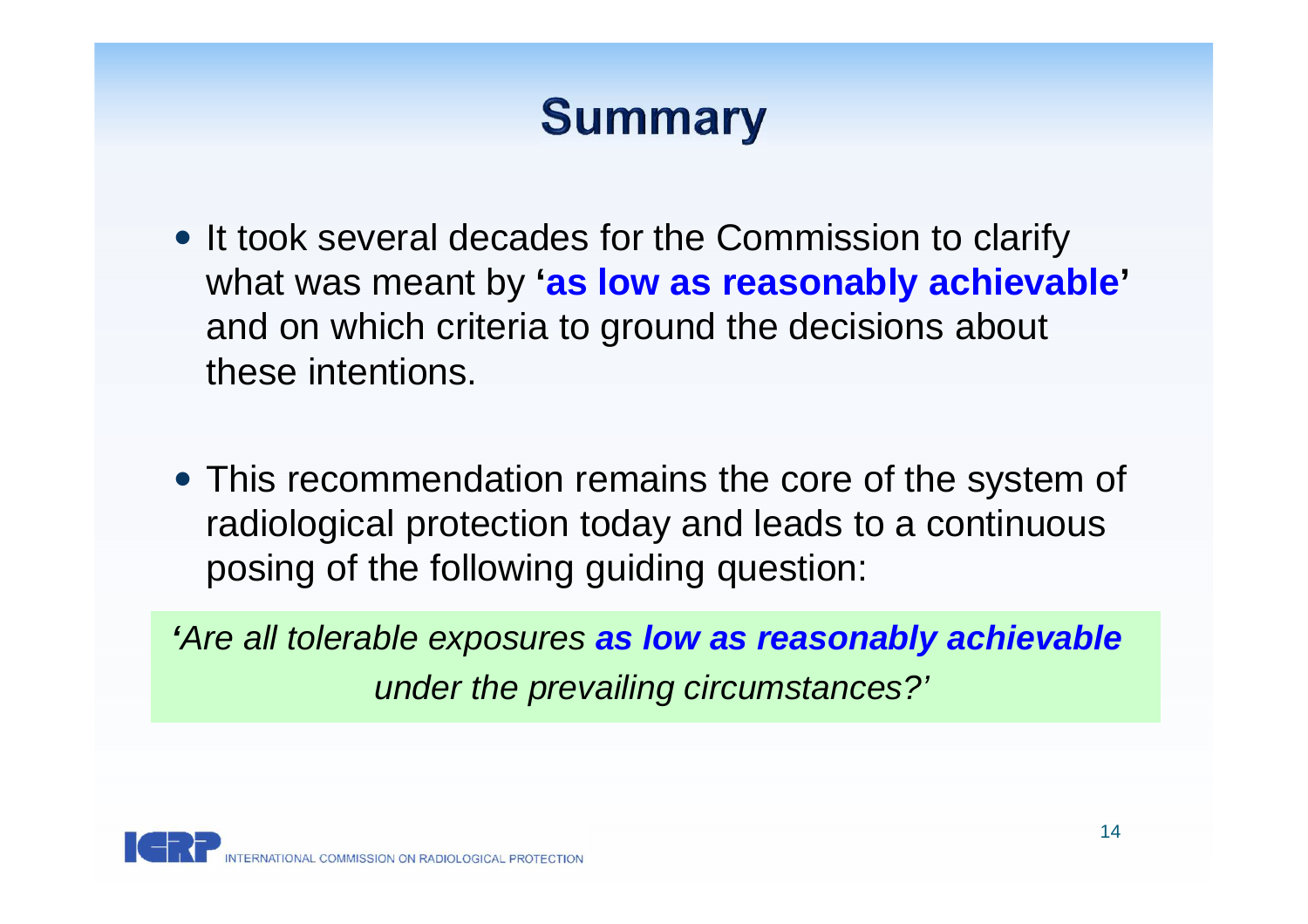## **For Your Information**

- **TG 94** : "Ethical Foundations of the System of Radiological Protection"
	- Public consultation: First half of 2017
- C4 has suggested to the Main Commission that a future Task Group specifically consider "**Reasonableness**".
- At this point we are looking for suggestions to help define what should be in a possible Terms of Reference.